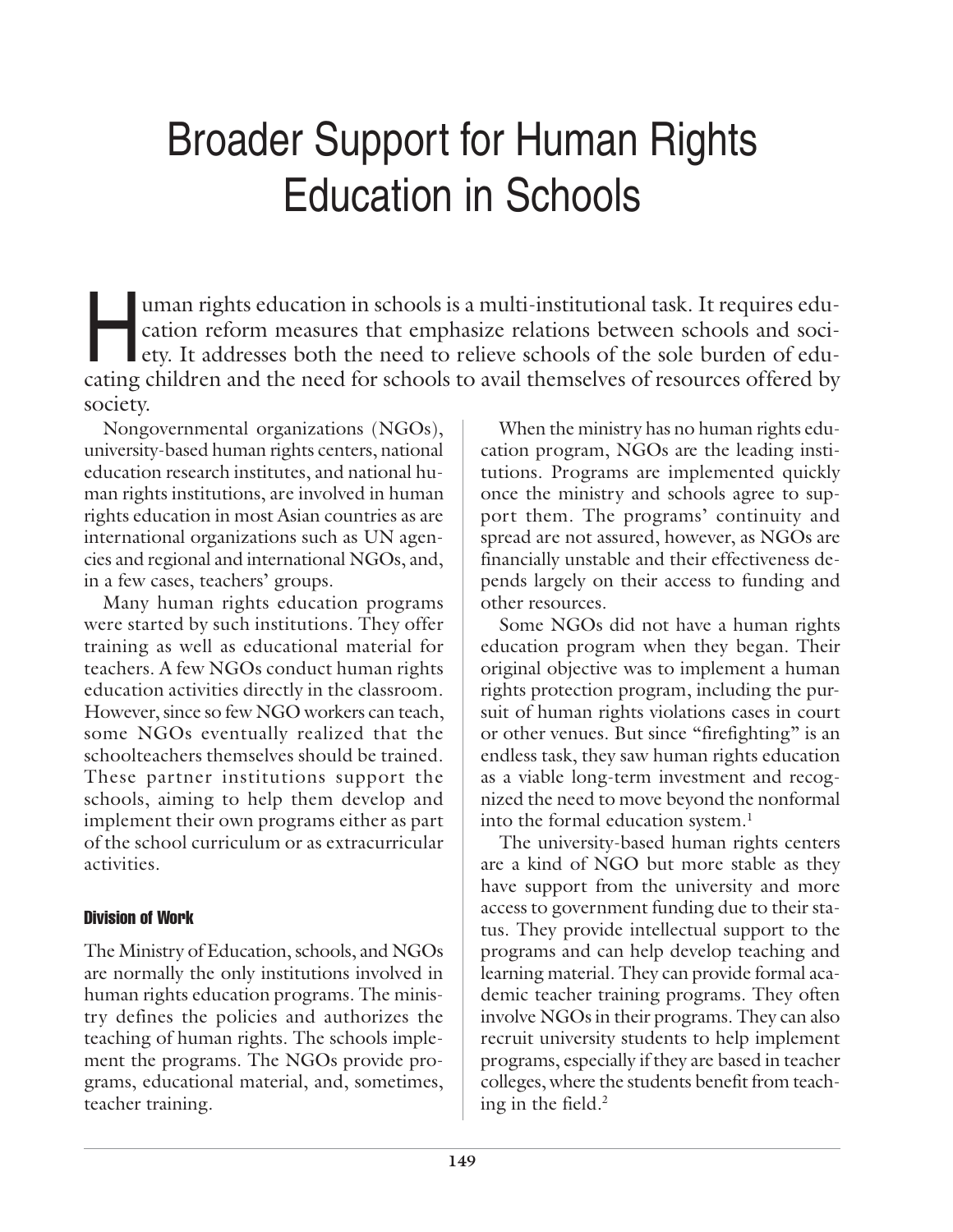National education research institutes can help transform experience into education policies, program guidelines, teaching and learning material, and training programs. They are important in curriculum reform.3

National human rights institutions, which are government–supported bodies with independent mandates and operations, play a key role in human rights education programs. They not only have the legal mandate to promote human rights, but also an advisory function that is useful in lobbying governments to promote human rights education and fulfill their obligations under international agreements.4

Teachers' organizations provide teacher-oriented human rights education programs. They train their members, develop material, and lobby government for changes in policy, program, and curriculum in support of human rights education. They are the best advocate for teachers' welfare, the improvement of which is a requirement for effective human rights education.

Regional human rights and human rights education institutions provide information on material, resource persons, and training programs. They provide opportunities for teachers, education researchers, NGO workers, and education officials to learn from the experience of other countries. They link regional institutions with each other and help establish networks among institutions within countries.<sup>5</sup>

International institutions such as UN specialized agencies and international NGOs play a similar role and also implement country projects or fund national and regional activities.

While all these institutions do not yet cooperate with each other, they are usually indirectly linked.

## Linkage Models

The type of link between these institutions varies, depending on the country's conditions. There is no best model, but some are more effective than others.

# NGO-led model

The NGOs initiate human rights education programs, concentrating on training teachers and developing material for teachers and students. They approach the Ministry of Education to formalize their relationship with the schools, except private schools, which are generally autonomous. The ministry merely allows the NGOs to involve the schools in their programs, which are mainly extracurricular activities.



NGO-led programs can be found in India, Bangladesh, Pakistan, Thailand, the Philippines, and Cambodia.

#### Ministry of Education-led model

Programs initiated by the ministry are usually a result of a legal requirement to include human rights education in schools or in the national school curriculum. They have policy, personnel, and funding support.

The ministry provides teacher training and teaching material although the regularity of support depends on the priority it gives to human rights education. Ministry-initiated programs are supported by international institutions such as UN specialized agencies (UNICEF, Office of the High Commissioner for Human Rights [OHCHR], UNESCO, International Labour Organization [ILO]) and national human rights institutions.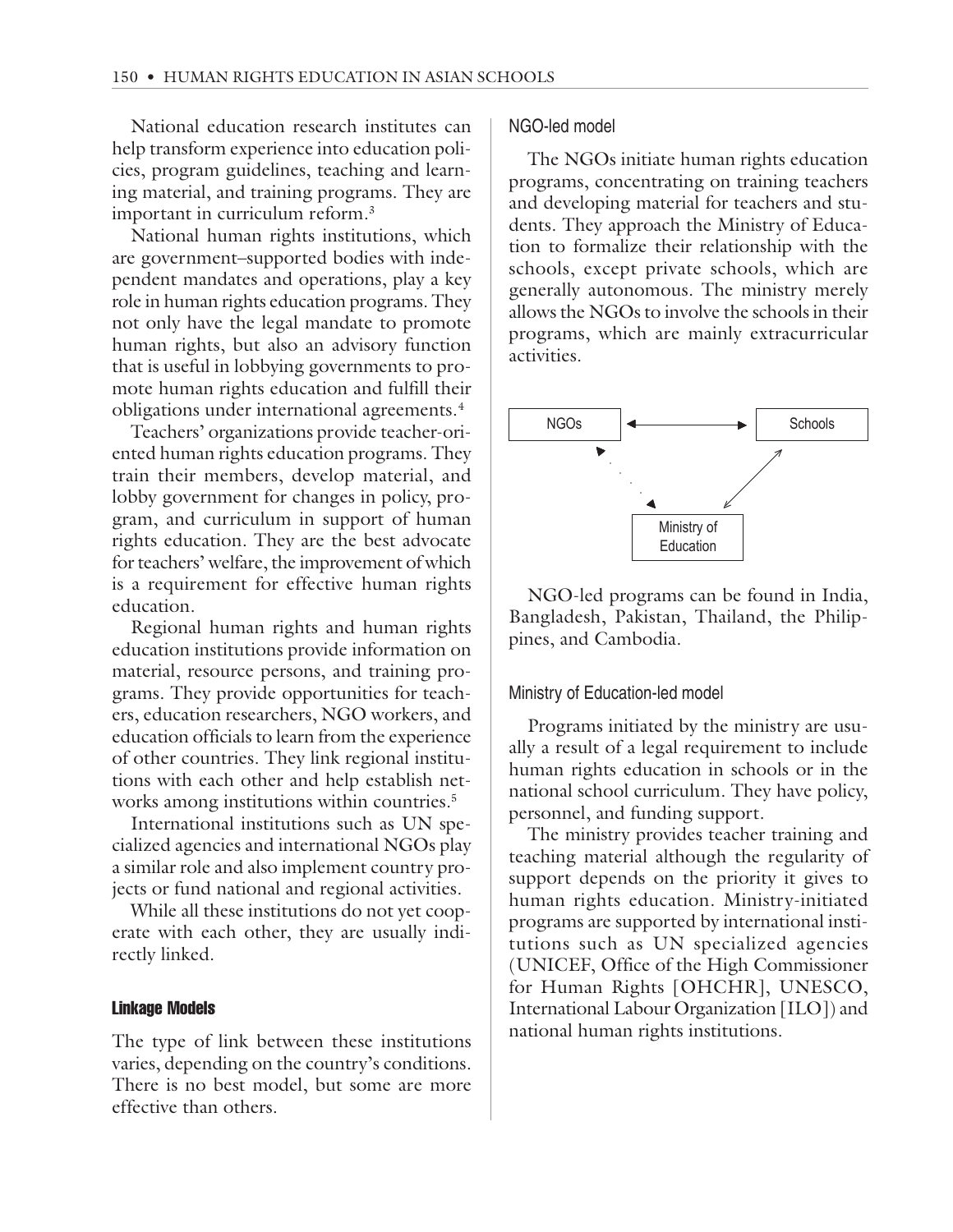

Ministry-led programs or projects can be found in Japan, the Philippines, Indonesia, Thailand, and India. In Japan, the local education boards and their secretariats started antidiscrimination programs in the mid-1960s and are now adopting broader human rights education programs. Specialized UN agencies are active in Cambodia (especially the OHCHR), Indonesia (UNESCO), Mongolia (OHCHR), Republic of Korea (UNICEF and UNESCO), Thailand (UNICEF and UNESCO), and the Philippines (UNICEF and UNESCO). The ILO may become more active in Pakistan under its new country project on human rights.

# National human rights institution-led model

National human rights institutions implement informal, nonformal, and formal human rights education programs. They lobby government agencies to initiate human rights education in schools. They also involve NGOs and international organizations in human rights education programs, mainly facilitating program development and implementation.



Of the seven national institutions existing in Asia, those in the Philippines, India, and Indonesia are involved in human rights education programs or projects. Their counterparts in Sri Lanka, Nepal, Malaysia, and Thailand are expected to be involved in such programs in the near future as they develop their own action plans and as international support for national institutions increases.

## Full model

Sustainable and dynamic program implementation requires an appropriate division of work and linkages among all the institutions involved. A full model does not put the burden of the program only on the school or ministry but allows significant roles for all institutions. It requires the legal inclusion of human rights education in the school curriculum, as well as the authorized involvement of other institutions in program development and implementation.



#### The Bigger Picture

The multi-institutional approach to implementing human rights education is directly linked to the idea of civil society, which recognizes the importance of the government's partnership with nongovernmental institutions in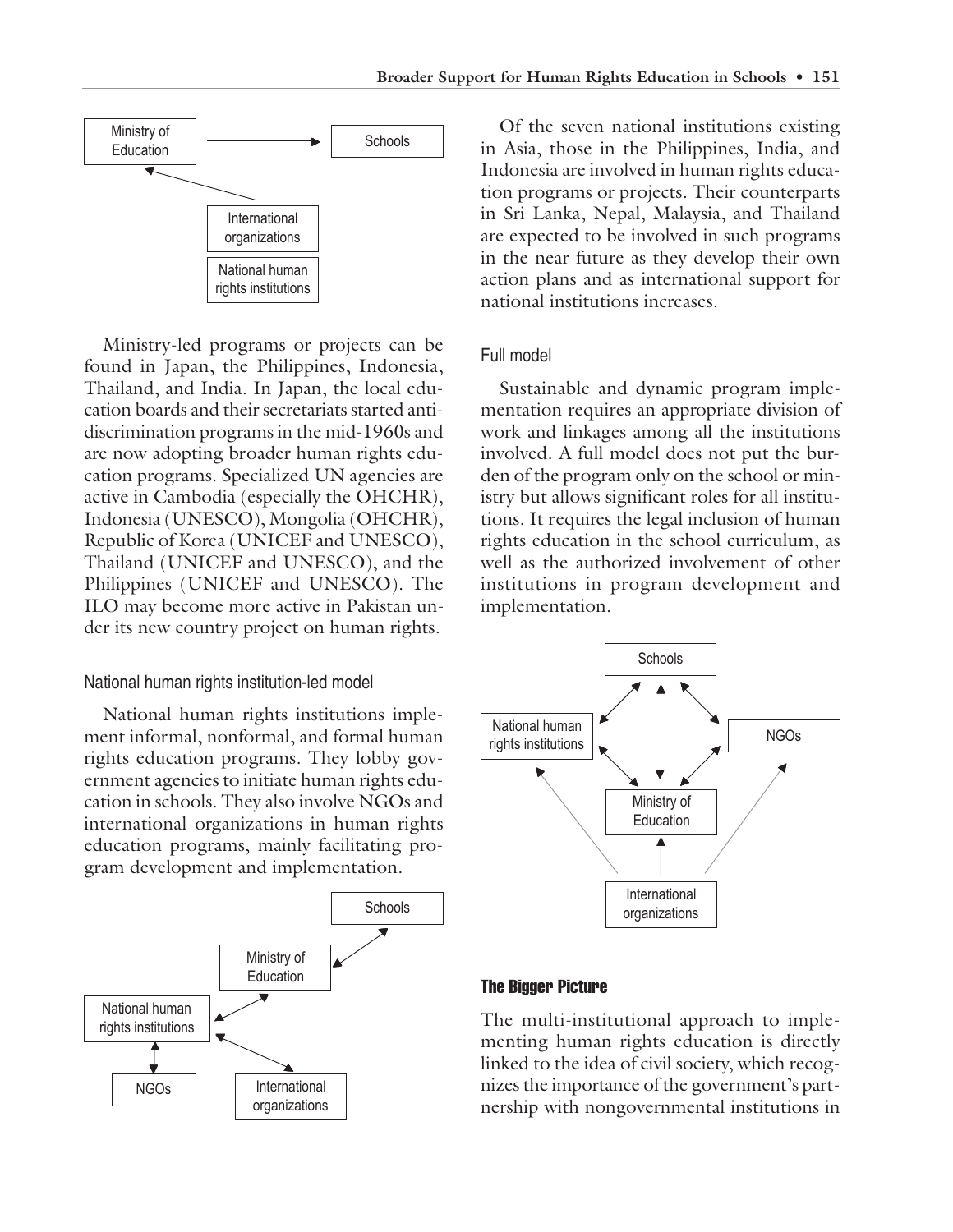dealing with public-interest issues and its admission that it cannot solve all problems faced (or provide all services demanded) by society.

In civil society people exercise their right to participate in societal affairs as well as fulfill their civic duties. It is a concrete manifestation of the active exercise of "citizenship." After the Kobe earthquake in 1995 and the Gujarat earthquake of 2001, for example, civil-society organizations led rescue and relief work. They also wage major campaigns to protect the environment. Civil society includes NGOs, community organizations, and other private institutions that work on societal issues.

Civil society is becoming more prominent in international governance, as seen in the number of national, regional, and international NGOs that have played important roles in UN activities. In the field of human rights, civil society takes part in a number of UN initiatives such as

- Voluntary Fund for Victims of Torture,
- Voluntary Trust Fund on Contemporary Forms of Slavery,
- Voluntary Fund for Indigenous Populations,
- Trust Fund for the International Decade of the World's Indigenous People, and
- Assisting Communities Together.

A new member of civil society is the business community. The UN's Global Compact scheme is meant to encourage private corporations to take part in UN programs. It promotes the idea of "corporate citizenship and the practice of corporate social responsibility" and asserts that in "this new global economy, it makes good business sense for firms to internalize these principles as integral elements of corporate strategies and practices." UN Secretary-General Kofi Annan proposed the Global Compact during the World Economic Forum in Davos, Switzerland, in January 1999. He challenged world business leaders to help "build the social and environmental pillars re-

quired to sustain the new global economy and make globalization work for all the world's people."6

Outside these UN initiatives, big private corporations are developing a growing interest in social responsibility, seeing that social investment and philanthrophy do not harm and, in fact, enhance their business.

The people, government, and the market work together rather than compete with each other, and trisectoral partnership is now a reality.7

#### Taking Obligations Seriously

Another argument in support of the multi-institutional approach to human rights education comes from the curriculum itself. Almost all school curriculums require the study of "duty to society." Educators consistently demand the need to balance rights with duties and obligations. Students are taught to become good, productive members of society. Although duty as taught seems to border on mere obedience to government, it certainly implies an active role of people in societal and governmental affairs.

Now people are performing their duty through their involvement in civil-society organizations. Will schools turn them away if they show interest in the welfare of the students? Schools (and the government, as well) have no reason to do so since they promote the performance of duty in the first place. It is to the credit of a number of schools that civil-society organizations (such as NGOs) are involved in their human rights education programs.

As the business sector becomes more and more involved in the programs, the idea of corporate social responsibility should be promoted. Private companies can be laboratories to help students understand the concept of labor and other related rights. They can also finance the development of material and the training of teachers. There are few examples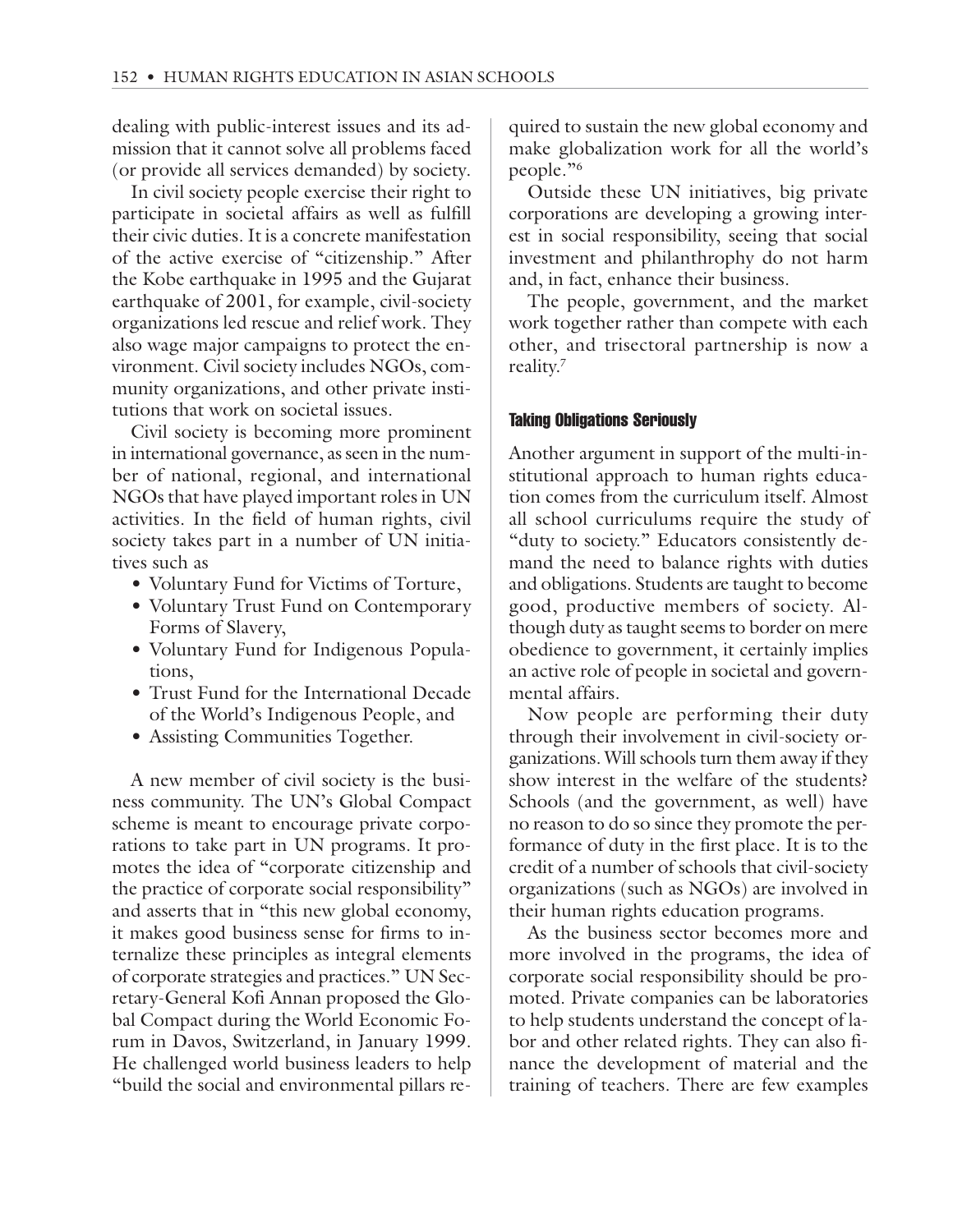of corporate sponsorship in the field of human rights education, although corporate support for schools in general is not a new idea.8

## **Conclusion**

The multi-institutional approach to human rights education in schools is still developing. It would be interesting to find out how untapped institutions can enrich programs. Companies' human resource development programs, for example, may improve teacher training methods. Social research institutions can broaden discussions on human rights issues. Organizations of youth, women, the elderly, and the disabled can give students the opportunity to put their classroom knowledge into practice. Media organizations have stories for case studies. The list goes on.

Government participation need not be limited to national agencies. Local governments can also implement human rights education programs in line with decentralization, which gives schools more autonomy from national government control. An example is the experience of local governments in Dowa education in Japan.<sup>9</sup>

What needs re-emphasizing is the idea that human rights education need not be a burden if other institutions help teachers and schools. Human rights education need not be expensive if institutions pool their resources. The multi-institutional approach to human rights education does not merely institutionalize a program: it gives a role to institutions that find education worth supporting.

#### **Endnotes**

1. See "What Motivated MDDR to work out a Human Rights Education Program in Schools?" in *Human Rights Education in Asian Schools*, volume one, HU-RIGHTS OSAKA, 1998, for an example of such NGOs.

2. The Center for the Study of Human Rights, Faculty of Law, University of Colombo (Sri Lanka), Peace and World Order Studies, Philippine Normal University, and the Research Center for Human Rights, Osaka City University (Japan) are examples of university-based human rights centers.

3. The National Council of Educational Research and Training (India), the National Institute of Education (Sri Lanka), the Korean National Commission for UNESCO, and the National Institute of Educational Science (Vietnam) are examples.

4. Seven Asian countries now have national institutions—India, Indonesia, Malaysia, Nepal, Philippines, Sri Lanka, and Thailand. There are proposals for the creation of national institutions in Mongolia, Republic of Korea, Bangladesh, and Japan. Iran has a national institution but it is not recognized as such by the UN.

5. Some of the key regional institutions are the following: Asia-Pacific Forum on Women, Law and Development; Asia-Pacific Human Rights Information Center; Asian Coalition on Housing Rights; Asian Forum on Human Rights and Development; Asian Human Rights Commission; Asian Migrant Resource Center; Asian Regional Resource Center for Human Rights Education; Child Rights Asianet; Child Workers Asia; Diplomacy Training Program; and End Child Prostitution in Asian Tourism.

6. See www.unglobalcompact.org for more information.

7. The World Bank has its own trisectoral program called Business Partners for Progress, an informal global network of businesses, civil-society organizations, and relevant government ministries. See Lalit Kumar, *Partnership of NGOs with the Public and Private Sectors*, a paper presented at the International Forum—Asia Looking to the Future, Osaka City, 22-23 February 2001. Mr. Kumar, however, warns that there are also risks in trisectoral partnerships:

- loss of values, ideology, skills, credibility, and even identity;
- co-optation by the stronger partner;
- misuse of a partner's name, reputation, and goodwill by the other partners;
- lack of respect for the value of shared contributions, monetary or otherwise; and
- sustainability.

8. The Human Rights Education Programme in Karachi, Pakistan, receives support from private corporations for printing material for students. The "ethical